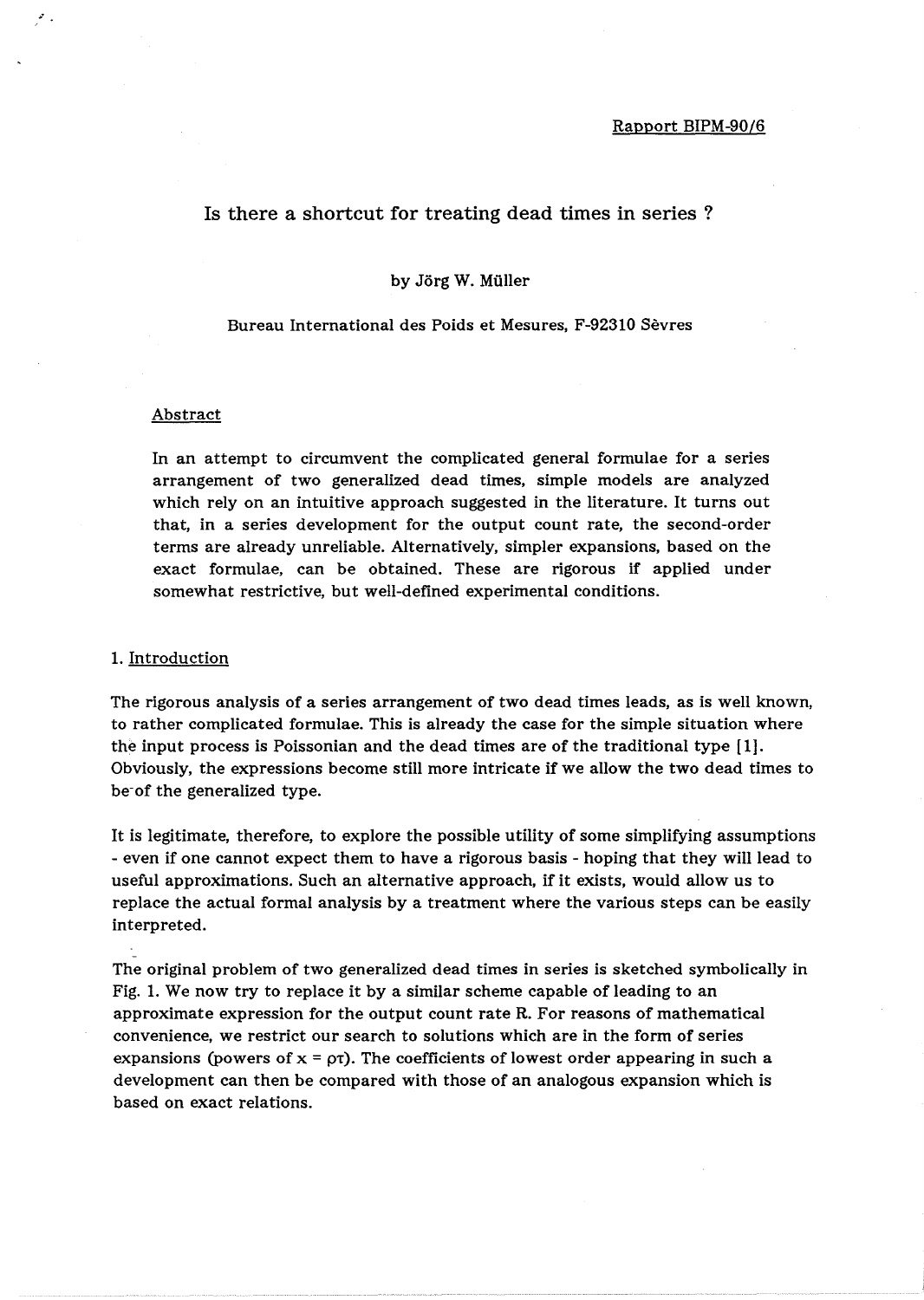

Fig. 1 - Series arrangement of two generalized dead times, with the adopted notation for count rates, dead times and type parameters.

### 2. The basic model adopted

It will be assumed throughout that the original input process, with count rate  $\rho$ , is Poissonian, and the effect of the first dead time is rigorously taken into account. All the approximations concern the second dead time. We note that this procedure is just opposite to the one adopted for the rigorous treatment, where the additional influence of the smaller first dead time is considered as a perturbation.

In the simplest model that one might be tempted to apply, the effects produced by the two dead times are assumed to be independent. So, the output of the first element, serving as input for the second, is considered still to be Poissonian (contrary to the facts). It can readily be seen that in this form the model is too crude, for it would lead for the output count rate to an expression of the form  $\rho[1 - (1+\alpha)x + ...]$  which is already wrong to first order in x. If we choose  $\alpha = 1$ , the second element should have no effect at all since the incoming pulses are already separated by a time interval of at least  $\tau$ , i.e. the first dead time.

Obviously, there is a simple way to avoid the main shortcoming of this model: it leads us to an improved version which - although rather artificial - preserves the advantage of simplicity. While we still assume the input process for the second dead time to be Poissonian, we now require in addition that the actual value  $\tau$  of the second dead time be replaced by an "effective length" of  $(1-\alpha)\tau$ .

If my interpretation is correct, a similar model has been used previously (for the special case  $\theta_1 = 1$  and  $\theta_2 = 0$ ) by Fleming and Lindstrom ([2], [3]) in the context of a decaying source. If the simple replacement is assumed to be applicable to any sequence of types, we are led to the equivalent scheme sketched in Fig. 2.



Fig. 2 - Scheme adopted for the simplified model of a series arrangement.

For each of the two parts in the series arrangement we assume that input and output count rates are connected by a relation of the form (with  $i = 1$  or 2)

$$
R'_{i} = \rho_{i} T'_{i} \tag{1}
$$

i gori.<br>Godine V. Ş.

 $\mathbb{Z}^m$ X. . . . .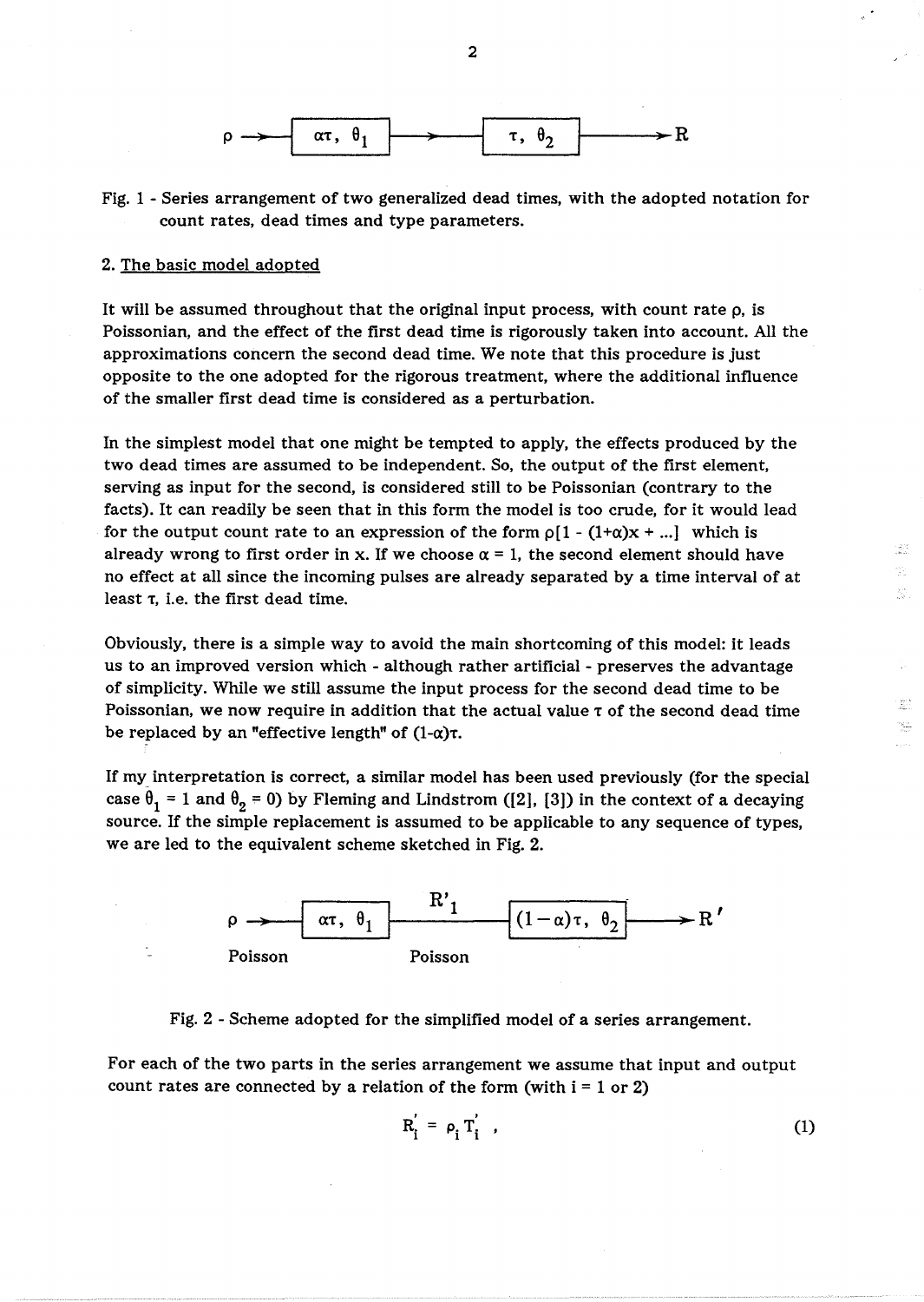where the transmission factor for a (single) generalized dead time is given [4J by the expansion

$$
T'_{i} = 1 - \rho_{i}\tau_{i} + (1 - \frac{1}{2}\theta_{i}) (\rho_{i}\tau_{i})^{2} - (1 - \theta_{i} + \frac{1}{6}\theta_{i}^{2}) (\rho_{i}\tau_{i})^{3} \pm \dots
$$
 (2)  

$$
\rho_{i} \longrightarrow \tau_{i}, \theta_{i} \longrightarrow R'_{i}
$$

Fig. 3 - Notation used for a single dead-time element in the model of Fig. 2.

We now introduce a further (quite arbitrary) change which concerns the value of the input count rate  $\rho_2$  to be used for the evaluation of the second transmission factor  $T'_2$ . It seems natural that this should be taken as  $\rho_2 = \rho T'_1$ , but since we have already manipulated both the nature of the process and the length of the dead time, there can be little objection to making an attempt with the more general relation

$$
\rho_2 = \beta \rho, \tag{3a}
$$

where the (artificial) transmission factor  $\beta$  is supposed to have the series expansion

$$
\beta = 1 + b_1 x + b_2 x^2 + \dots
$$
 (3b)

Let us now determine, for our adopted model (Fig. 2), the output count rate R' which can be formally expressed by

$$
\mathbf{R'} = \rho \, \mathbf{T}_1' \, \mathbf{T}_2' \,. \tag{4}
$$

Obviously, this requires the explicit evaluation of the transmission factors  $T'_1$  and  $T'_2$ .

For the first part of the series arrangement we have  $\rho_1 = \rho$  and  $\tau_1 = \alpha \tau$ , therefore from (2)

$$
T'_{1} \cong 1 - \rho_{1} \tau_{1} + (1 - \frac{1}{2} \theta_{1}) (\rho_{1} \theta_{1})^{2} - (1 - \theta_{1} + \frac{1}{6} \rho_{1}^{2}) (\rho_{1} \tau_{1})^{3}
$$
  

$$
\cong 1 - \alpha x (1 - \frac{1}{2} \theta_{1}) (\alpha x)^{2} - (1 - \theta_{1} + \frac{1}{6} \theta_{1}^{2}) (\alpha x)^{3} . \tag{5}
$$

For the second element we have to use  $\rho_2 = \beta \rho$  and  $\tau_2 = (1-\alpha)\tau$ , hence

$$
T_2' \cong 1 - \beta \rho (1-\alpha) \tau + (1-\frac{1}{2} \theta_2) \left[ \beta \rho (1-\alpha) \tau \right]^2 - (1-\theta_2+\frac{1}{6} \theta_2^2) \left[ \beta \rho (1-\alpha) \tau \right]^3 ,
$$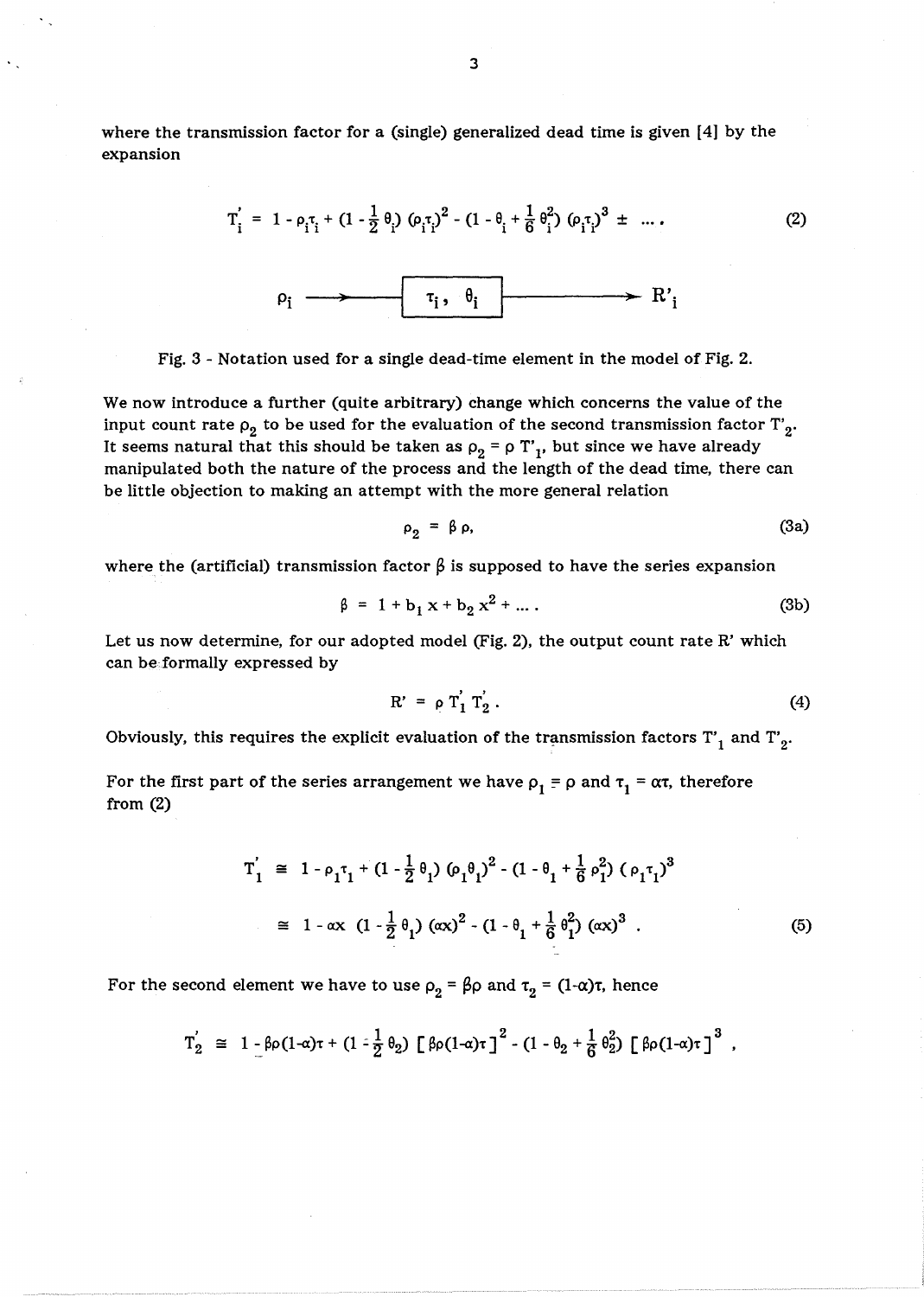or after some rearrangement

$$
T'_2 \cong 1 - (1-\alpha)x + (1-\alpha) \left[ -b_1 + (1-\alpha) (1 - \frac{1}{2} \theta_2) \right] x^2
$$
  
- 
$$
(1-\alpha) \left[ b_2 - 2(1-\alpha) (1 - \frac{1}{2} \theta_2) b_1 + (1-\alpha)^2 (1 - \theta_2 + \frac{1}{6} \theta_2^2) \right] x^3
$$
 (6)

We are now in a position to evaluate by means of (4) the expected output count rate for our model. After a tedious multiplication of the series expansions given in (5) and (6) we finally arrive at

$$
\frac{R'}{\rho} = T'_1 T'_2 = 1 - x + {}_0A_2 x^2 - {}_0A_3 x^3 \pm \dots \,, \tag{7a}
$$

with

$$
_{0}A_{2} = 1 - \frac{1}{2} \theta_{2} - b_{1} - \alpha(1 - \theta_{2} - b_{1}) + \alpha^{2}(1 - \frac{1}{2} \theta_{1} - \frac{1}{2} \theta_{2})
$$
 and (7b)

$$
{}_{0}A_{3} = 1 - \theta_{2} (1 - \frac{1}{6} \theta_{2}) - b_{1} (2 - \theta_{2}) + b_{2}
$$
  
\n
$$
- \alpha \left[ 2 - \frac{1}{2} \theta_{2} (5 - \theta_{2}) - b_{1} (3 - 2 \theta_{2}) + b_{2} \right]
$$
  
\n
$$
+ \alpha^{2} \left[ 2 - \frac{1}{2} \theta_{1} - \theta_{2} (2 - \frac{1}{2} \theta_{2}) - b_{1} (1 - \theta_{2}) \right]
$$
  
\n
$$
- \alpha^{3} \left[ \frac{1}{2} (\theta_{1} - \theta_{2}) - \frac{1}{6} (\theta_{1}^{2} - \theta_{2}^{2}) \right].
$$
 (7c)

 $\frac{d\mathcal{L}_{\text{max}}}{d\mathcal{L}_{\text{max}}^2}$ 

If the model considered above, for a specific choice of  $\beta$ , actually turns out to be of practical use, then (7) may be considered as one of the main results of the present study. For the time being, however, it is no more than the outcome of a calculation based on a model of unknown value. The utility of (7) depends on its ability to approximate the real output count rate R, which has to be evaluated independently; this will be done in section 5.

A rough check is already possible for the limiting cases  $\alpha = 0$  or 1, for which we hope to come back to the situation of a single dead time. However, we have to remember that  $\beta \rightarrow 1$  for  $\alpha \rightarrow 0$ , since  $\rho_2 = \rho$  in the absence of a first dead time. Hence we now readily find in  $(7)$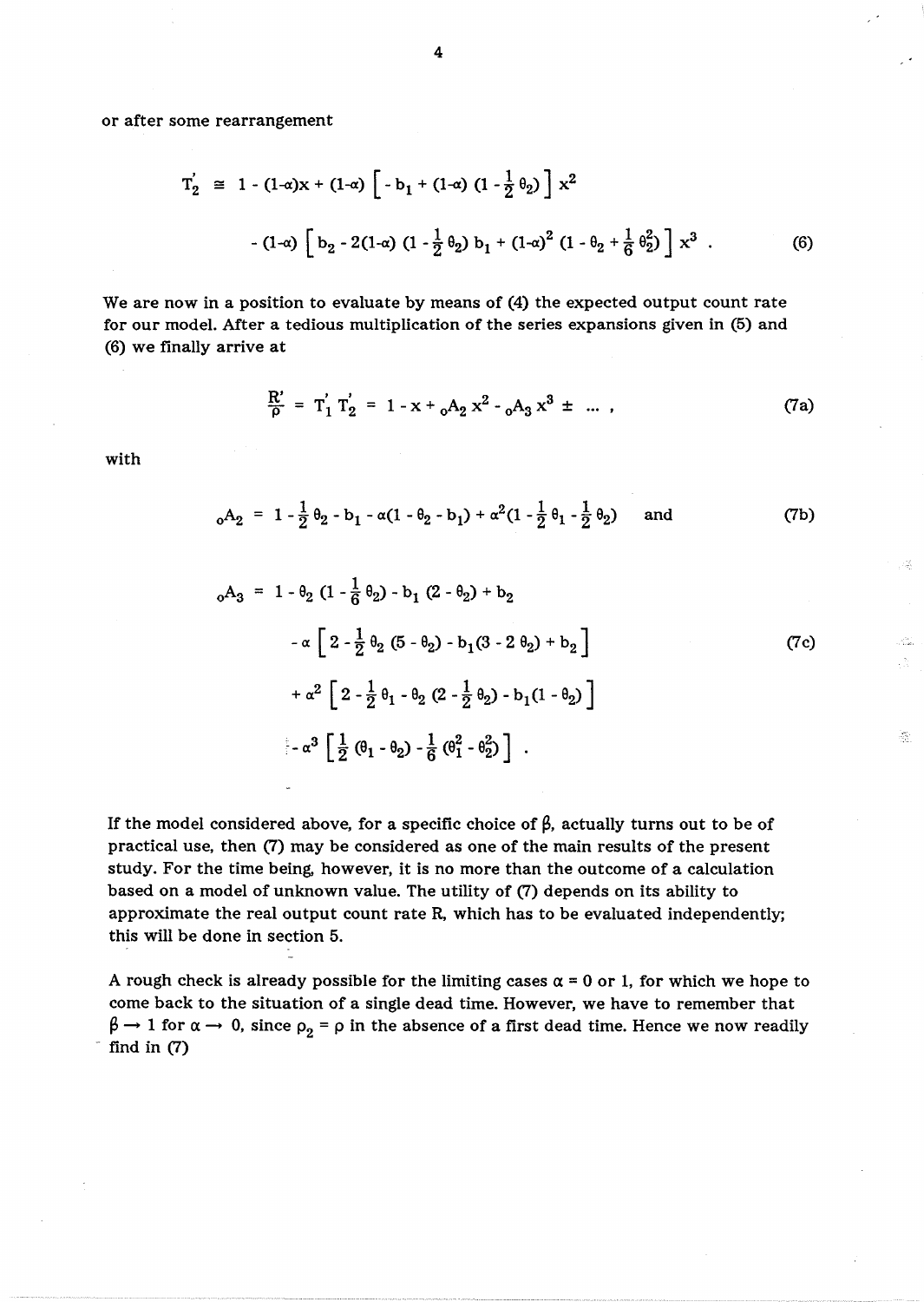- for  $\alpha = 0$  (and  $b_1 = b_2 = 0$ ):

 $_0A_2 = 1 - \frac{1}{2} \theta_2$ ,  $_0A_3 = 1 - \theta_2 + \frac{1}{6} \theta_2^2$ ,

 $-$  for  $\alpha = 1$ :

$$
_{0}A_{2} = 1 - \frac{1}{2} \theta_{1}
$$
,  $_{0}A_{3} = 1 - \theta_{1} + \frac{1}{6} \theta_{1}^{2}$ ,

as expected. Yet we should keep in mind that this agreement has in fact been imposed on the model by means of the "effective" second dead time.

In order to make the model more specific, we now consider for the parameter  $\beta$  two special cases: we choose  $\beta = 1$  or  $\beta = T'_1$ , with the latter quantity given in (5).

# 3. The first model  $(\beta = 1)$

In this first model we make the (unphysical) assumption that the count rate appearing in the second transmission factor  $T'_2$  is  $\rho$ , i.e. the original one. This corresponds in (3) to putting  $\beta = 1$ , thus assuming that  $b_1 = b_2 = 0$ . If we write (7a) in the form<br> $\frac{R'}{\beta} = 1 - x + A_2' x^2 - A_3' x^3 + \dots$ , (8a)

$$
\frac{R'}{\rho} = 1 - x + A'_2 x^2 - A'_3 x^3 \pm \dots \,,
$$
 (8a)

the new coefficients are readily obtained as

$$
A'_{2} = 1 - \frac{1}{2} \theta_{2} - \alpha (1 - \theta_{2}) + \alpha^{2} (1 - \frac{1}{2} \theta_{1} - \frac{1}{2} \theta_{2})
$$
\n
$$
A'_{3} = 1 - \theta_{2} (1 - \frac{1}{6} \theta_{2}) - \alpha \left[ 2 - \frac{1}{2} \theta_{2} (5 - \theta_{2}) \right]
$$
\n
$$
+ \alpha^{2} \left[ 2 - \frac{1}{2} \theta_{1} - \theta_{2} (2 - \frac{1}{2} \theta_{2}) \right]
$$
\n
$$
- \alpha^{3} \left[ \frac{1}{2} (\theta_{1} - \theta_{2}) - \frac{1}{6} (\theta_{1}^{2} - \theta_{2}^{2}) \right]
$$
\n(8c)

Of particular interest are the special cases which correspond to the four series arrangements of traditional dead times (with types abbreviated as N or E). The results are assembled in Table 1.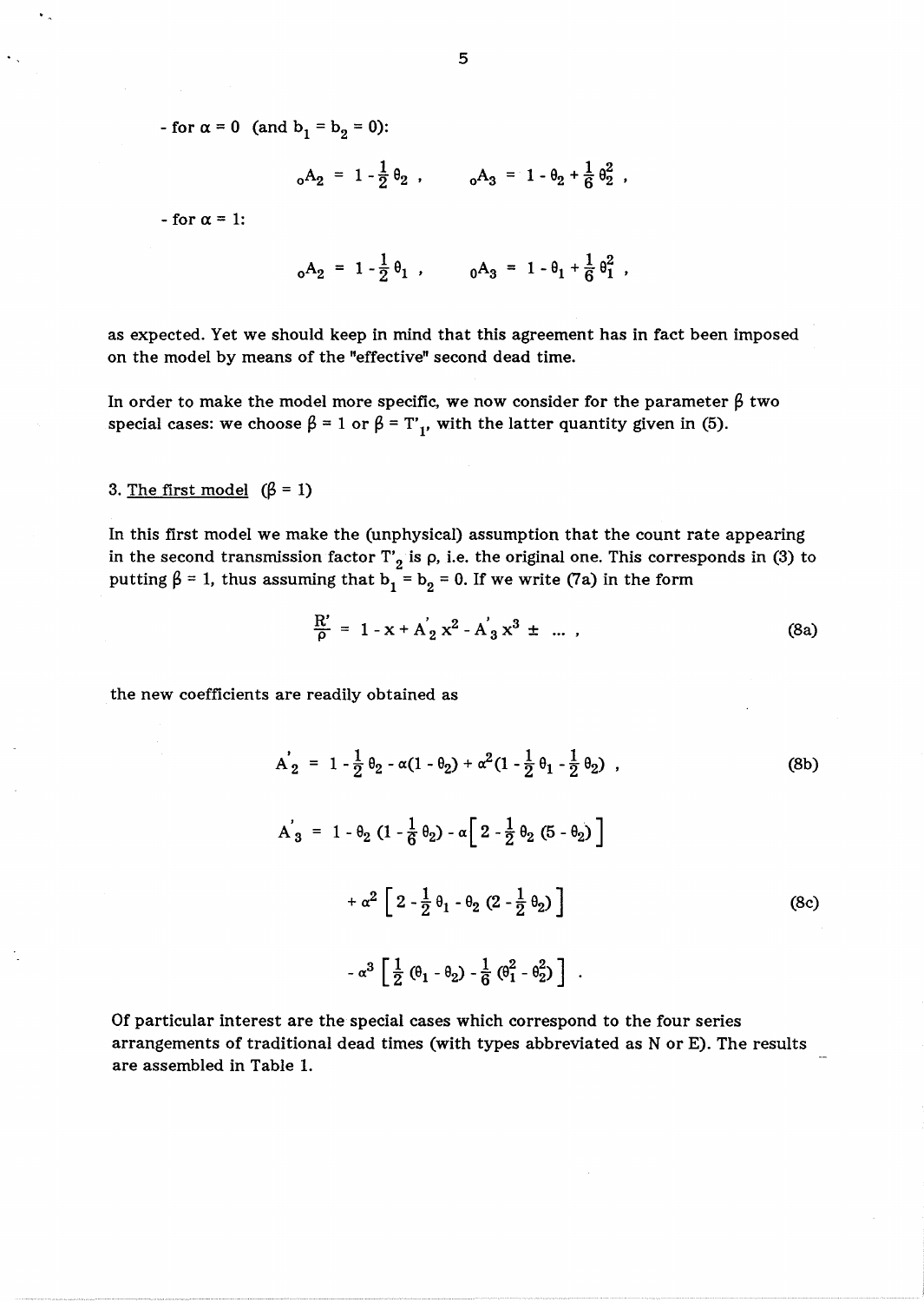| Type<br>sequence | $A'_2$                              | $A'_3$                                                      |  |
|------------------|-------------------------------------|-------------------------------------------------------------|--|
| N, N             | $1 - \alpha + \alpha^2$             | $1 - 2\alpha + 2\alpha^2$                                   |  |
| E,N              | $1 - \alpha + \frac{1}{2} \alpha^2$ | $1 - 2\alpha + \frac{3}{2} \alpha^2 - \frac{1}{3} \alpha^3$ |  |
| N,E              | $\frac{1}{2}(1+\alpha^2)$           | $\frac{1}{6}(1+3\alpha^2+2\alpha^3)$                        |  |
| E,E              | $\frac{1}{2}$                       | ត់                                                          |  |

Table 1 - Coefficients appearing in the output count rate (8a) of the first model, for two traditional dead times in series.

 $\ddot{\phantom{0}}$ 

# 4. The second model  $(\beta = T'_1)$

In this second model we identify the count rate  $\rho_2$ , which is used in the evaluation of the transmission factor T'<sub>2</sub>, with the output count rate R'<sub>1</sub> of the first stage, as it seems natural to do. This amounts to equating  $\beta$  with T'<sub>1</sub>, given in (5). Comparison with (3b) yields

$$
b_1 = -\alpha
$$
,  $b_2 = \alpha^2 (1 - \frac{1}{2} \theta_1)$ . (9)

erwer<br>Sie  $\begin{array}{c} \gamma_{\mu\nu}^{\mu\nu} \gamma_{\mu\nu}^{\nu\sigma} \gamma_{\nu\sigma}^{\nu\sigma} \gamma_{\nu\sigma}^{\nu\sigma} \gamma_{\sigma}^{\nu\sigma} \gamma_{\sigma}^{\nu\sigma} \gamma_{\sigma}^{\nu\sigma} \gamma_{\sigma}^{\nu\sigma} \gamma_{\sigma}^{\nu\sigma} \gamma_{\sigma}^{\nu\sigma} \gamma_{\sigma}^{\nu\sigma} \gamma_{\sigma}^{\nu\sigma} \gamma_{\sigma}^{\nu\sigma} \gamma_{\sigma}^{\nu\sigma} \gamma_{\sigma}^{\nu\sigma} \gamma_{\sigma}^{\nu\sigma} \gamma_{\sigma}^{\nu\sigma} \$ 

On substituting this in (7) we obtain, after some algebra, expressions for the coefficients appearing in

$$
\frac{R'}{\rho} = 1 - x + A_2^* x^2 - A_3^* x^3 \pm \dots \tag{10a}
$$

which are

$$
A_{2}^{*} = 1 - \frac{1}{2} \left[ \alpha^{2} \theta_{1} + (1 - \alpha)^{2} \theta_{2} \right],
$$
\n(10b)  
\n
$$
A_{3}^{*} = 1 - \theta_{2} (1 - \frac{1}{6} \theta_{2}) + \alpha \theta_{2} (\frac{3}{2} - \frac{1}{2} \theta_{2})
$$
\n
$$
- \alpha^{2} (\theta_{1} - \frac{1}{2} \theta_{2}^{2}) - \alpha^{3} \left[ \frac{1}{2} \theta_{2} - \frac{1}{6} (\theta_{1}^{2} - \theta_{2}^{2}) \right].
$$
\n(10c)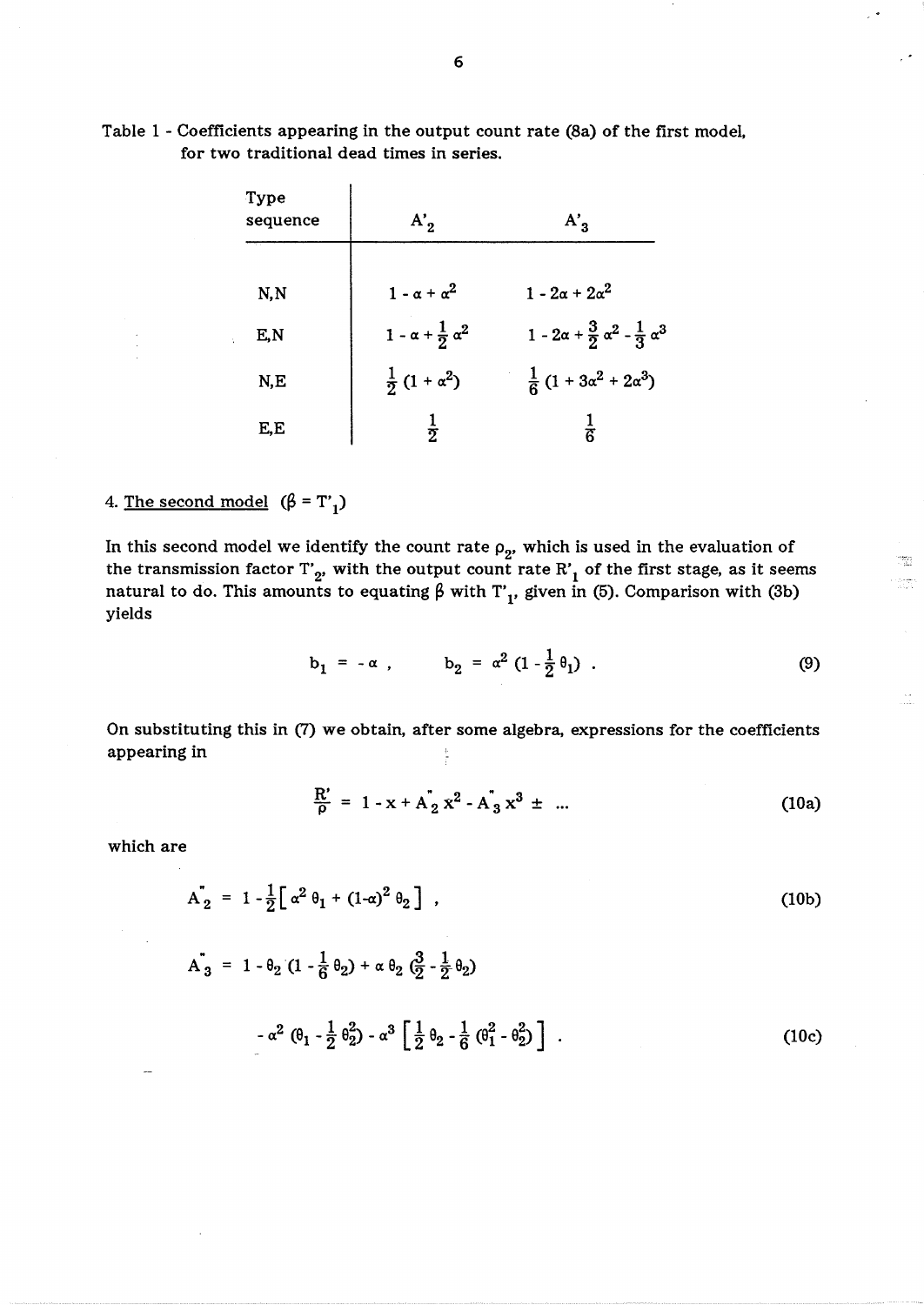The results corresponding to the series arrangement of traditional dead times are again assembled in tabular form.

| Type<br>sequence | $A_{2}^{n}$                      | $A_{3}^{\prime\prime}$                       |
|------------------|----------------------------------|----------------------------------------------|
| N, N             |                                  |                                              |
| E,N              | $1 - \frac{1}{2} \alpha^2$       | $1 - \alpha^2 + \frac{1}{6} \alpha^3$        |
| N,E              | $1 - \frac{1}{2} (1 - \alpha)^2$ | $\frac{1}{6}(1+6\alpha+3\alpha^2-4\alpha^3)$ |
| E,E              | $\frac{1}{2} + \alpha(1-\alpha)$ | $\frac{1}{6}(1+6\alpha-3\alpha^2-3\alpha^3)$ |

Table 2 - Coefficients appearing in the output count rate (10a) of the second model, for two traditional dead times in series.

Although a real discussion has to be delayed until the approximations can be compared with the expected rigorous results (to be evaluated in section 5), two of the above approximations immediately appear suspicious, namely the case E,E in Table 1 and the case N,N in Table 2, where both developments correspond to a situation where the first dead time is assumed to be zero.

### 5. Derivation of some rigorous results

In the exact description of series arrangements, as sketched in Fig. 1 for the general case, the output count rated R is written in the form

$$
R = \rho T_2(\theta_2) T_1(\theta_1, \theta_2) \tag{11}
$$

where the input is assumed to form a Poisson process of rate p.

The transmission factor  $T_{2'}$ , which describes the behaviour of the second dead time alone (i.e. for  $\alpha = 0$ ), is known to be of the form [4]

$$
T_2(\theta_2) = 1 - x + (1 - \frac{1}{2}\theta_2) x^2 - (1 - \theta_2 + \frac{1}{6}\theta_2^2) x^3 \pm \dots \tag{12}
$$

if we use again a series expansion of third order.

The transmission  $T_1$  accounts for the additional effect produced by the first dead time on the output. We write it, since a linear term is known to be absent, as

$$
T_1(\theta_1, \theta_2) = 1 + a_2 x^2 + a_3 x^3 \pm \dots \tag{13}
$$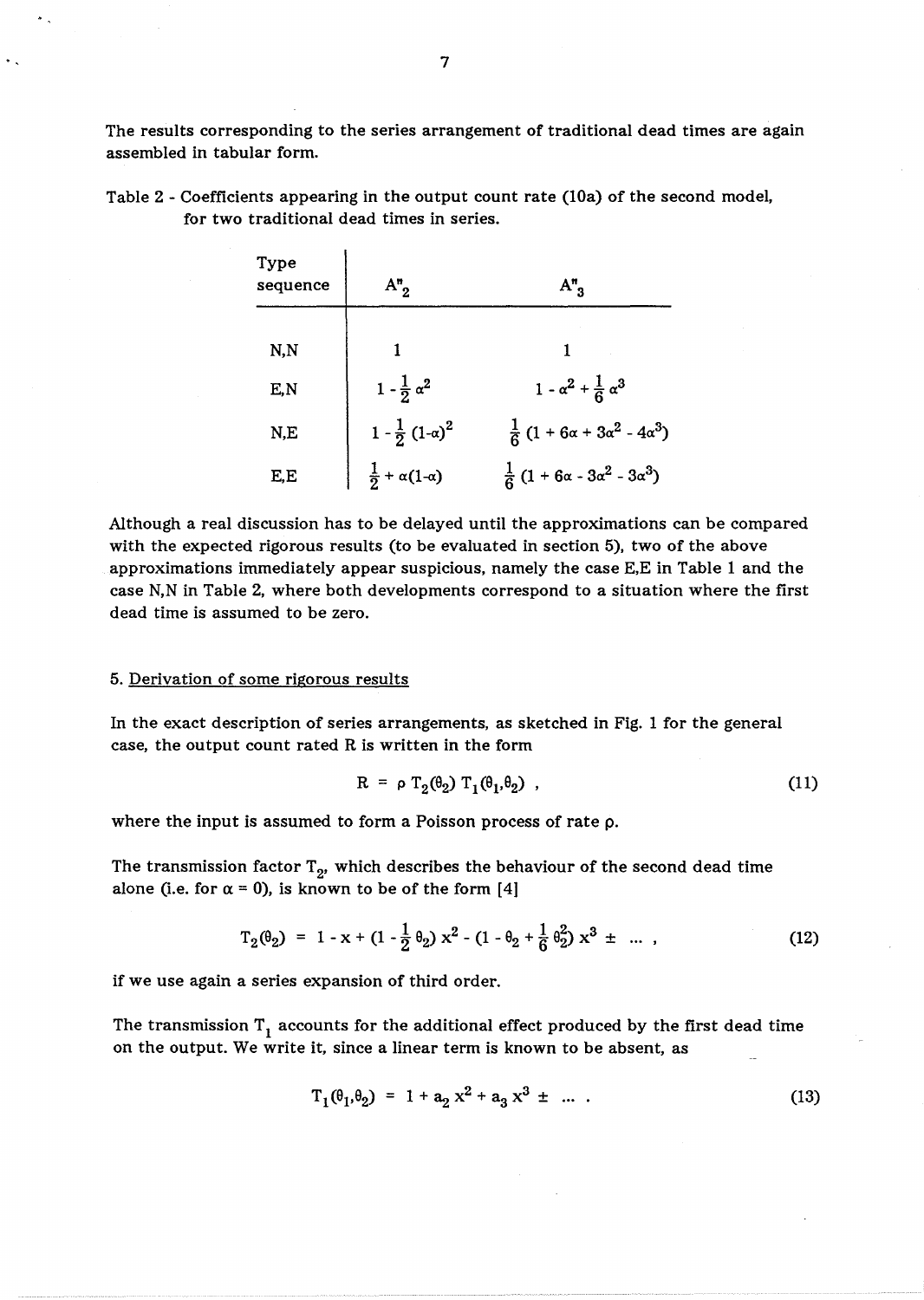The general expressions for the coefficients  $a_2$  and  $a_3$  have recently become available [5] and we shall make use of them in what follows. As the exact form of these coefficients depends on the range in which  $\alpha$  lies, the description has to be subdivided accordingly.

### a) For  $\alpha \leq 1/3$

For the range  $\alpha \leq 1/3$  the required coefficients are

$$
a_2 = \frac{1}{2} (2\theta_2 - 1) \alpha^2 \tag{14a}
$$

$$
a_3 = \frac{1}{6} (2\theta_2 - 1) \left[ (\theta_2 - 1) (3 + \alpha) + 2(2 \theta_1 - 1) \alpha \right] \alpha^2
$$
 (14b)

This leads for the transmission factor  $T_1$  to the explicit form

$$
T_1(\theta_1, \theta_2) \cong 1 + \frac{1}{2} (2\theta_2 - 1) \alpha^2 x^2 + \frac{1}{6} (2\theta_2 - 1) \left[ (\theta_2 - 1) (3 + \alpha) + 2(2\theta_1 - 1) \alpha \right] \alpha^2 x^3 \quad . \tag{15}
$$

With the expressions (12) and (15) at hand, we can use (11) to obtain the output rate R. The result for the product  $T_2$   $T_1$ , after some rearrangement, can be written in the form

$$
\frac{R}{\rho} \cong 1 - x + \left[ 1 - \frac{1}{2} \alpha^2 - \frac{1}{2} \theta_2 (1 - 2\alpha^2) \right] x^2
$$
  

$$
-\frac{1}{6} \left\{ (2\theta_2 - 1) \left[ 6 + 3\alpha - 4\theta_1 \alpha - \theta_2 (3 + \alpha) \right] \alpha^2 + 6 - 6\theta_2 + \theta_2^2 \right\} x^3 .
$$
 (16)

This expression is independent of any simplifying model and therefore rigorous (to third order in x) for any series arrangement of two generalized dead times.

Let us now consider the special cases which correspond to the series arrangement of dead times of the traditional type. The results are assembled in Table 3 in terms of the coefficients  $A_2$  and  $A_3$  appearing in the general expansion formula

$$
\frac{R}{\rho} = 1 - x + A_2 x^2 - A_3 x^3 \pm \dots \tag{17}
$$

ŵ Йę.

t pro

A comparison of Table 3 with Tables 1 and 2 reveals that it is only for the sequence N,E of the first model and for the sequence E,N of the second model that the results are in agreement up to third order. In all the other cases even the second-order terms are incorrect for both models.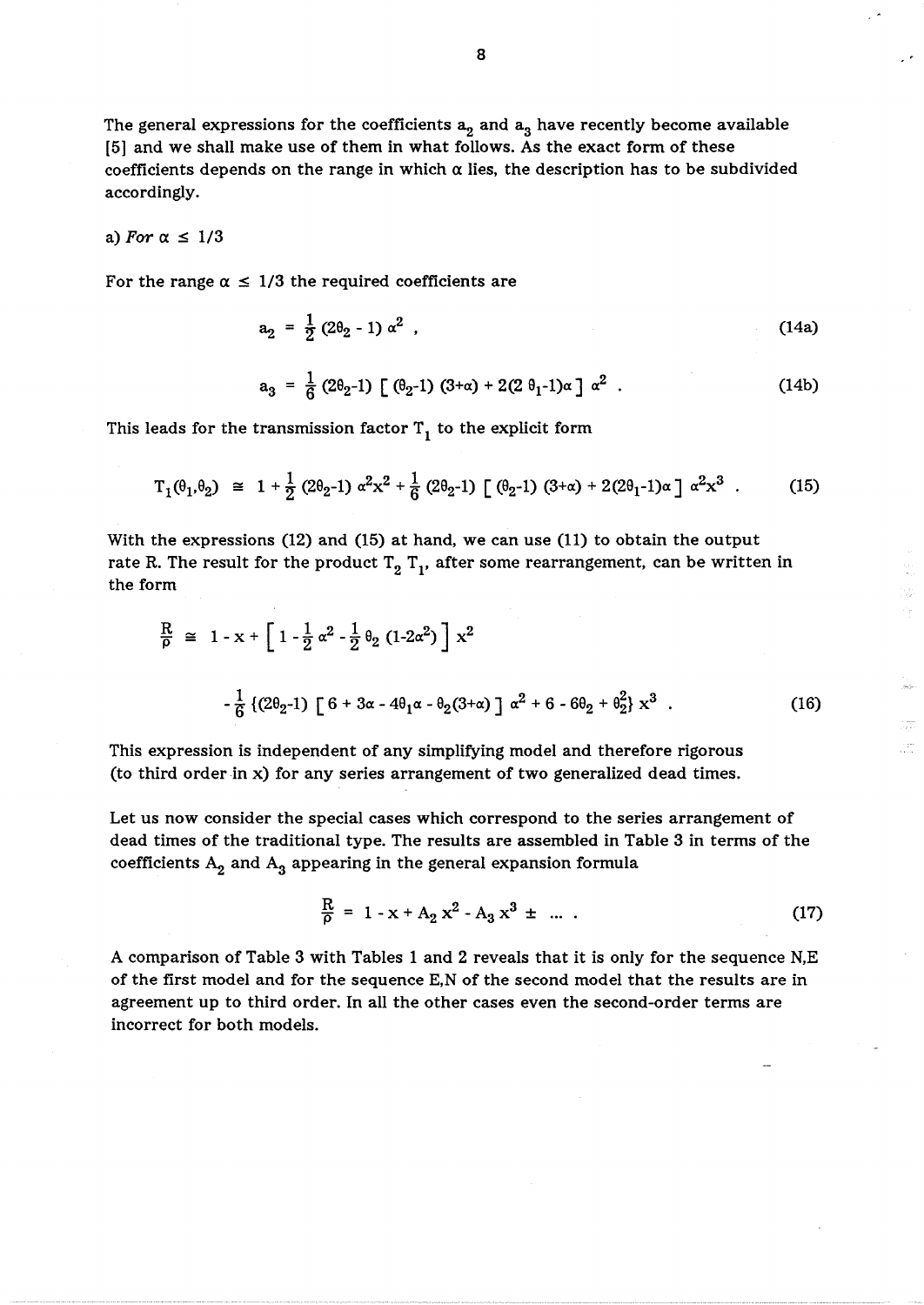Table 3 - Values of the coefficients appearing in (17). The output count rates correspond to the indicated sequence of dead-time types and assume (for N,N and E,E) that  $\alpha \leq 1/3$ .

 $\mathbf{I}$ 

| Type<br>sequence |                            | $A_{3}$                               |  |
|------------------|----------------------------|---------------------------------------|--|
| N, N             | $1 - \frac{1}{2} \alpha^2$ | $1 - \alpha^2 - \frac{1}{2} \alpha^3$ |  |
| E,N              | $1 - \frac{1}{2} \alpha^2$ | $1 - \alpha^2 + \frac{1}{6} \alpha^3$ |  |
| N,E              | $\frac{1}{2}(1+\alpha^2)$  | $\frac{1}{6}(1+3\alpha^2+2\alpha^3)$  |  |
| E,E              | $(1 + \alpha^2)$           | $\frac{1}{6}(1+3\alpha^2-2\alpha^3)$  |  |

# b) For  $1/3 \le \alpha \le 1/2$

According to [5], the coefficients to be used in (13) for the range  $1/3 \le \alpha \le 1/2$  are

$$
a_2 = \frac{1}{2} (2\theta_2 - 1)\alpha^2 \tag{18a}
$$

$$
a_3 = \frac{1}{6} \left\{ (2\theta_2 - 1)\alpha^2 \left[ (\theta_2 - 1) (3 + \alpha) + 2(2\theta_1 - 1)\alpha \right] - (\theta_1 + \theta_2 - 1)^2 (3\alpha - 1)^3 \right\} \ . \tag{18b}
$$

Therefore, the transmission factor  $T_1$  is now

$$
T_1(\theta_1, \theta_2) \cong 1 + \frac{1}{2} (2\theta_2 - 1) \alpha^2 x^2
$$
  
+  $\frac{1}{6} \{(2\theta_2 - 1) \alpha^2 \left[ (\theta_2 - 1) (3 + \alpha) + 2(2\theta_1 - 1) \alpha \right] - (\theta_1 + \theta_2 - 1)^2 (3\alpha - 1)^3} x^3$ . (19)

For the product  $T_2$   $T_1$ , this leads us to

$$
\frac{R}{\rho} \cong 1 - x + \left[ 1 - \frac{1}{2} \alpha^2 - \frac{1}{2} \theta_2 (1 - 2\alpha^2) \right] x^2 - \frac{1}{6} \left\{ (2\theta_2 - 1) \left[ 6 + 3\alpha - 4\theta_1 \alpha - \theta_2 (3 + \alpha) \right] \alpha^2 + \left( \theta_1 + \theta_2 - 1 \right)^2 (3\alpha - 1)^3 + 6 - 6\theta_2 + \theta_2^2 \right\} x^3 \qquad (20)
$$

This could be rearranged in a number of other ways, but little would be gained.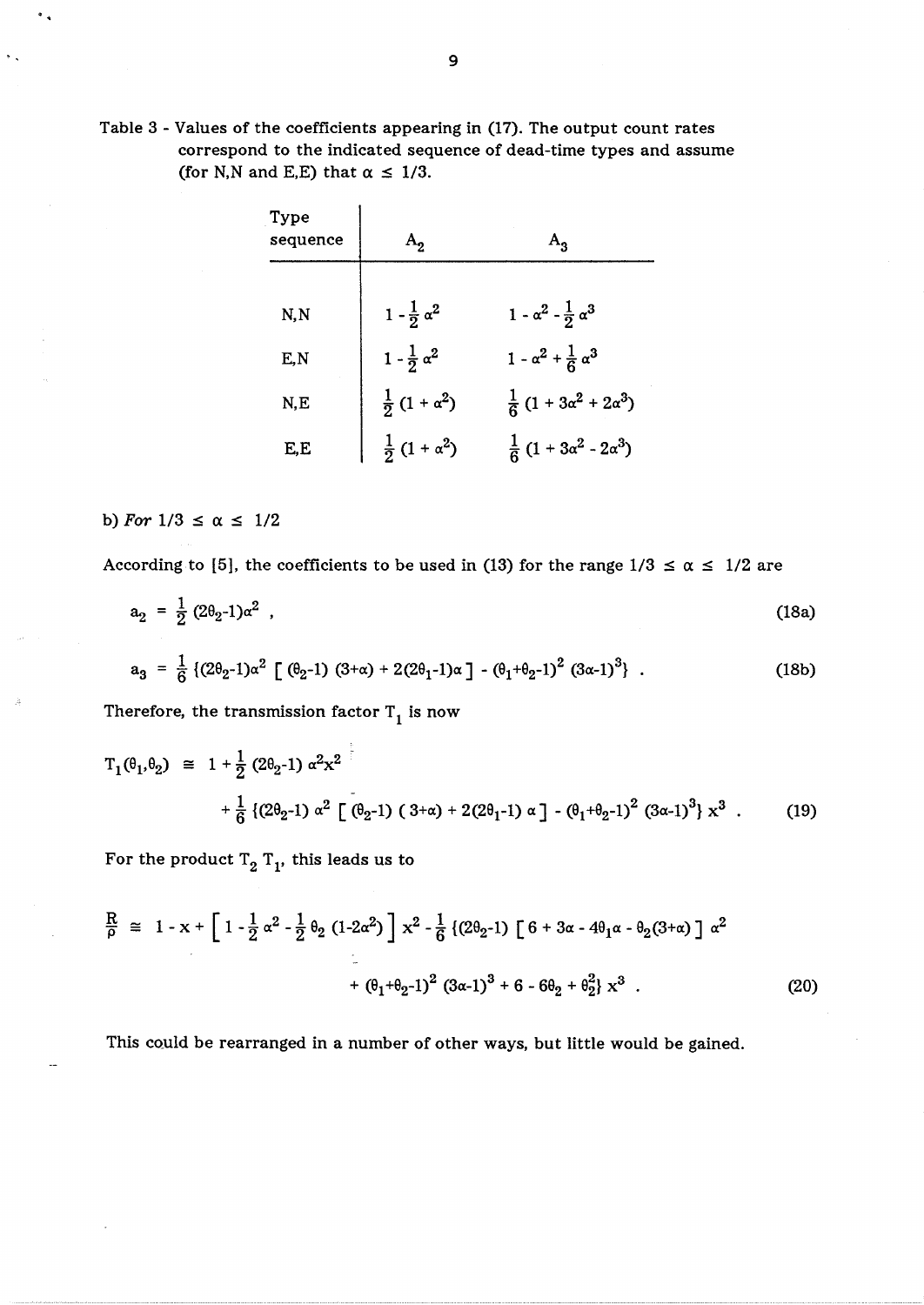If the classical series arrangements are again expressed by the development (17), the respective coefficients are those listed in Table 4.

| Type<br>sequence | $A_2$                      | $A_{\mathbf{a}}$                                                    |
|------------------|----------------------------|---------------------------------------------------------------------|
| N, N             | $1 - \frac{1}{2} \alpha^2$ | $\frac{1}{6}$ (5 + 9 $\alpha$ - 33 $\alpha^{2}$ + 24 $\alpha^{3}$ ) |
| E,N              | $1 - \frac{1}{2} \alpha^2$ | $1 - \alpha^2 + \frac{1}{62} \alpha^3$                              |
| N,E              | $\frac{1}{2}(1+\alpha^2)$  | $\frac{1}{6}(1+3\alpha^2+2\alpha^3)$                                |
| E,E              | $\frac{1}{2}(1+\alpha^2)$  | $\frac{1}{6} \alpha (9 - 24\alpha + 25\alpha^2)$                    |

Table 4 - Values of the coefficients  $A_2$  and  $A_3$  as in Table 3, but for  $1/3 \le \alpha \le 1/2$ .

As expected, the only coefficients differing from those given in Table 3 are  $A_3$  for the arrangements N,N and E,E.

### c) For  $1/2 \leq \alpha \leq 1$

Following [5], the coefficients applicable in (13) for the range  $1/2 \le \alpha \le 1$  are

$$
a_2 = \frac{1}{2} \left\{ (2\theta_2 - 1) \alpha^2 - (\theta_1 + \theta_2 - 1) (2\alpha - 1)^2 \right\},
$$
\n
$$
a_3 = \frac{1}{6} \left\{ (2\theta_2 - 1) \alpha^2 \left[ (\theta_2 - 1) (3 + \alpha) + 2(2\theta_1 - 1) \alpha \right] - (\theta_1 + \theta_2 - 1)^2 (3\alpha - 1)^3 \right\} + (\theta_1 + \theta_2 - 1) \left[ 5 - \theta_1 - 7\theta_2 - (7 - 8\theta_1 - 8\theta_2) \alpha \right] (2\alpha - 1)^2 \}
$$
\n(21b)

As is well known from previous studies, it is this range which gives rise to the most complicated formulae, and the present case is no exception. To shorten the presentation, we simply quote the formula for the output rate which is

$$
\frac{R}{\rho} \cong 1 - x + \frac{1}{2} \left[ 2 - \theta_2 + (2\theta_2 - 1)\alpha^2 - (\theta_1 + \theta_2 - 1) (2\alpha - 1)^2 \right] x^2
$$
  
\n
$$
-\frac{1}{6} \left\{ (2\theta_2 - 1) \left[ 6 - 3\theta_2 + (3 - 4\theta_1 - \theta_2) \alpha \right] \alpha^2
$$
  
\n
$$
-(\theta_1 + \theta_2 - 1) \left\{ (2\alpha - 1)^2 \left[ 8 - \theta_1 - 7\theta_2 - (7 - 8\theta_1 - 8\theta_2) \alpha \right] \right\}
$$
  
\n
$$
-(3\alpha - 1)^3 (\theta_1 + \theta_2 - 1) \right\} + 6 - 6\theta_2 + 6\theta_2^2 \right\} x^3
$$
 (22)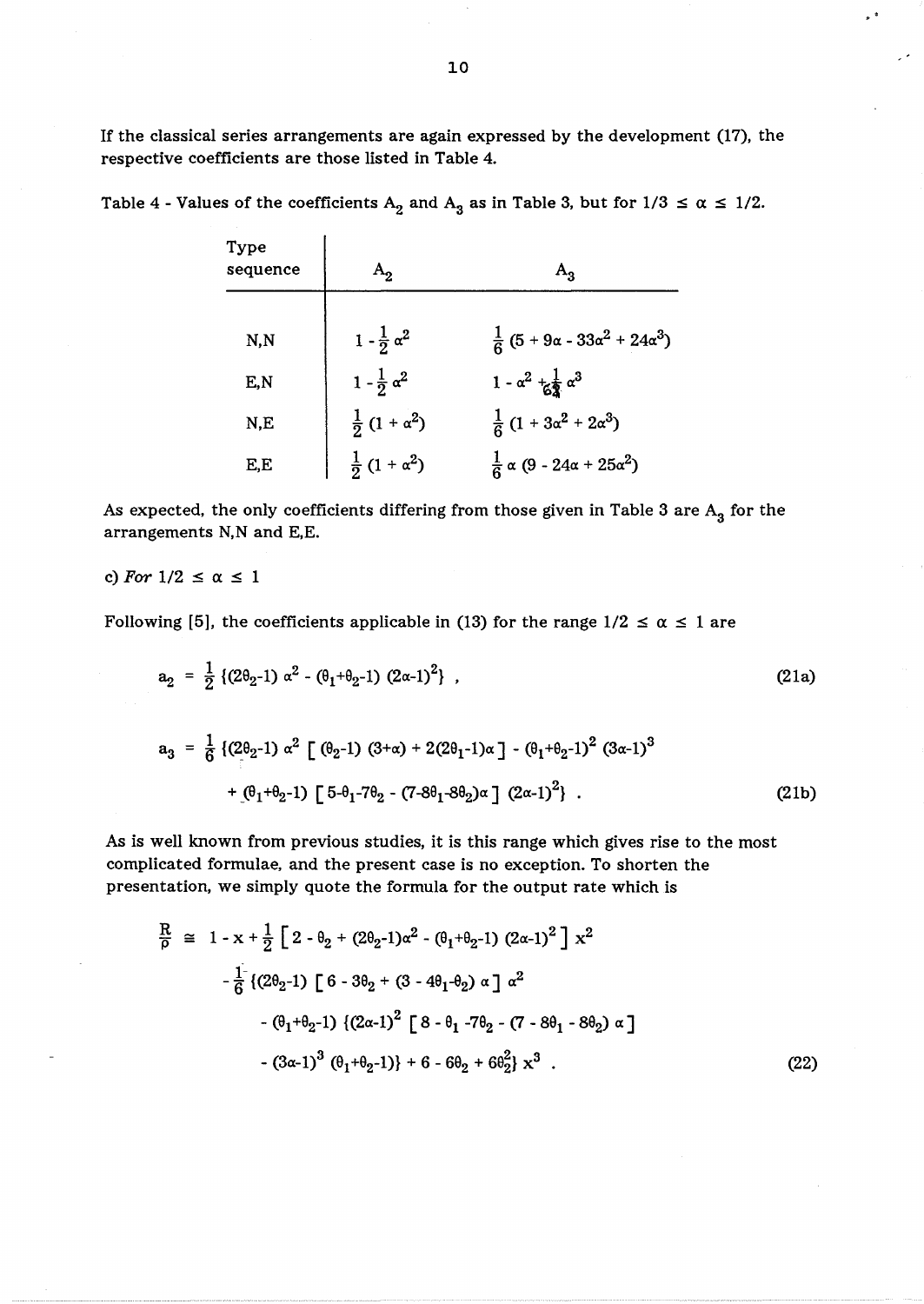| Type<br>sequence |                                    | $A_{3}$                                         |
|------------------|------------------------------------|-------------------------------------------------|
| N, N             | $\frac{1}{2}(3-4\alpha+3\alpha^2)$ | $\frac{1}{6}(13-30\alpha+27\alpha^2-4\alpha^3)$ |
| E,N              | $1 - \frac{1}{2} \alpha^2$         | $1 - \alpha^2 + \frac{1}{6} \alpha^3$           |
| N,E              | $\frac{1}{2}(1 + \alpha^2)^{-3}$   | $\frac{1}{6}(1+3\alpha^2+2\alpha^3)$            |
| E,E              | $\frac{1}{2} \alpha (4 - 3\alpha)$ | $\alpha^2 (2 - \frac{11}{6} \alpha)$            |

Table 5 - Coefficients as given in Tables 3 and 4, but for  $1/2 \le \alpha \le 1$ .

For the series arrangements of traditional dead times this leads for the expansion (17) to the coefficients listed in Table 5. As expected, the coefficients listed for the arrangements E,N and N,E agree with those in the two previous tables and are thus independent of the range of  $\alpha$ . The other coefficients can be shown to agree at the borders. Specifically

| $-$ for N,N at | $\alpha = 1/3$ : | $A_2 = 17/18$ , | $A_3 = 47/54$   |
|----------------|------------------|-----------------|-----------------|
|                | $\alpha = 1/2$ : | $A_2 = 7/8$ ,   | $A_3 = 17/24$ , |
| $-$ for E,E at | $\alpha = 1/3$ : | $A_2 = 5/9$ ,   | $A_3 = 17/81$   |
|                | $\alpha = 1/2$ : | $A_2 = 5/8$ ,   | $A_3 = 13/48$ . |

### 6. Discussion

To clarify the behaviour of the exact expansion coefficients  $A_2$  and  $A_3$ , the data of Tables 3 to 5 is represented in graphical form in Figs. 4 and 5. To these graphs are added the corresponding coefficients from the models described in sections 3 and 4.

The obvious conclusion from this comparison is that the predictions of both models are quite poor. This is particularly so for actual series arrangements, i.e. when  $\alpha$  is not too close to one of its limiting values 0 or 1, which correspond in fact to the single deadtime situation for which the model has been tailored to fit exactly.

The only exceptions concern the series arrangements N,E (for the first model) and E,N (for the second model), for which the agreement is perfect. This is neither a real surprise nor a pure coincidence; but rather a feature built into the models. It can be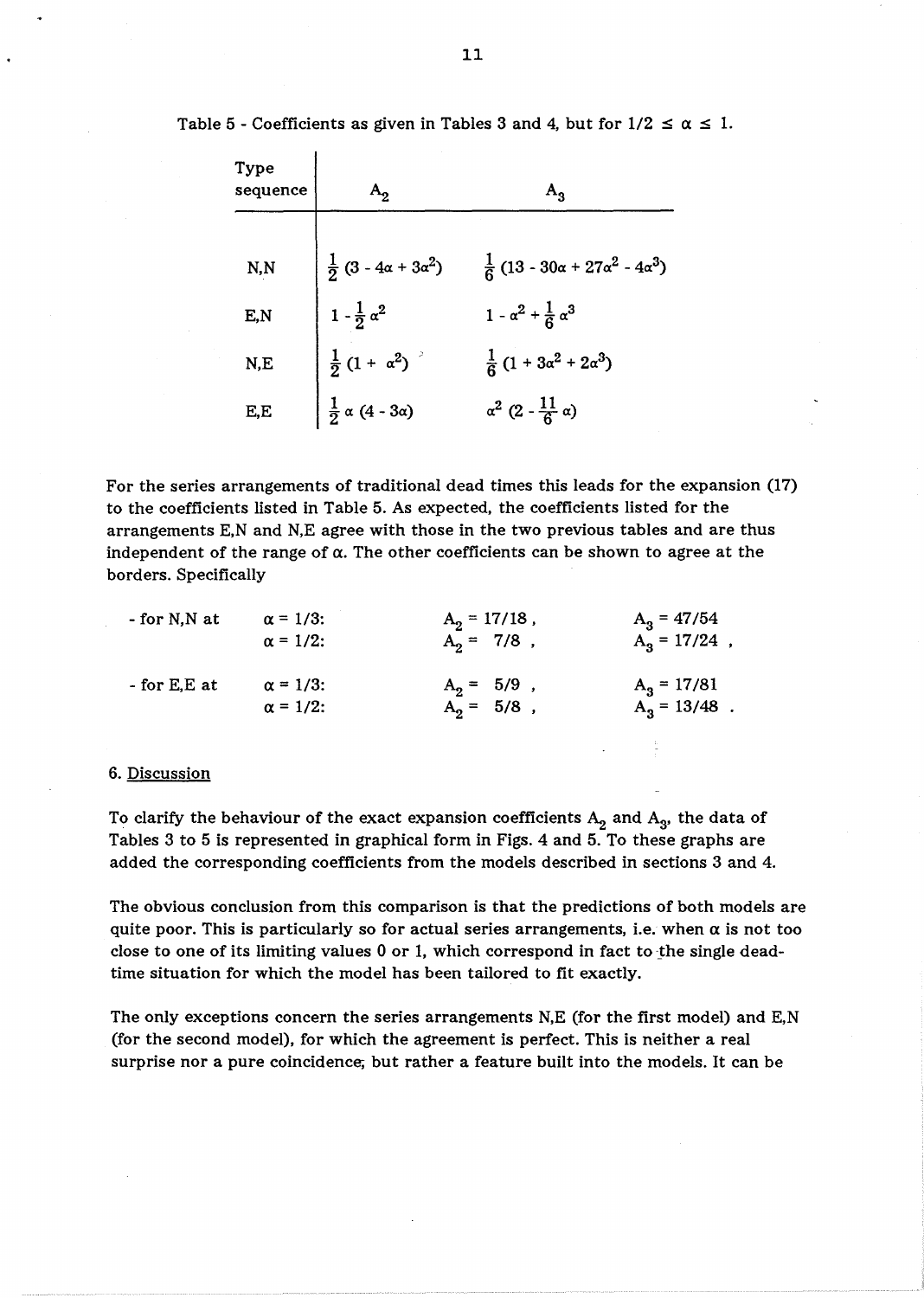

Fig. 4 - Graphical representation of the expansion coefficients of second order appearing in Tables 1 to 5. Note that  ${\rm A}^2_{22}$  corresponds to the exact solution, whereas  ${\rm A}^2_{22}$ and  $A_{2}^{n}$  result from the two models discussed in the text. Each of the four plots is for a specific arrangement of dead times.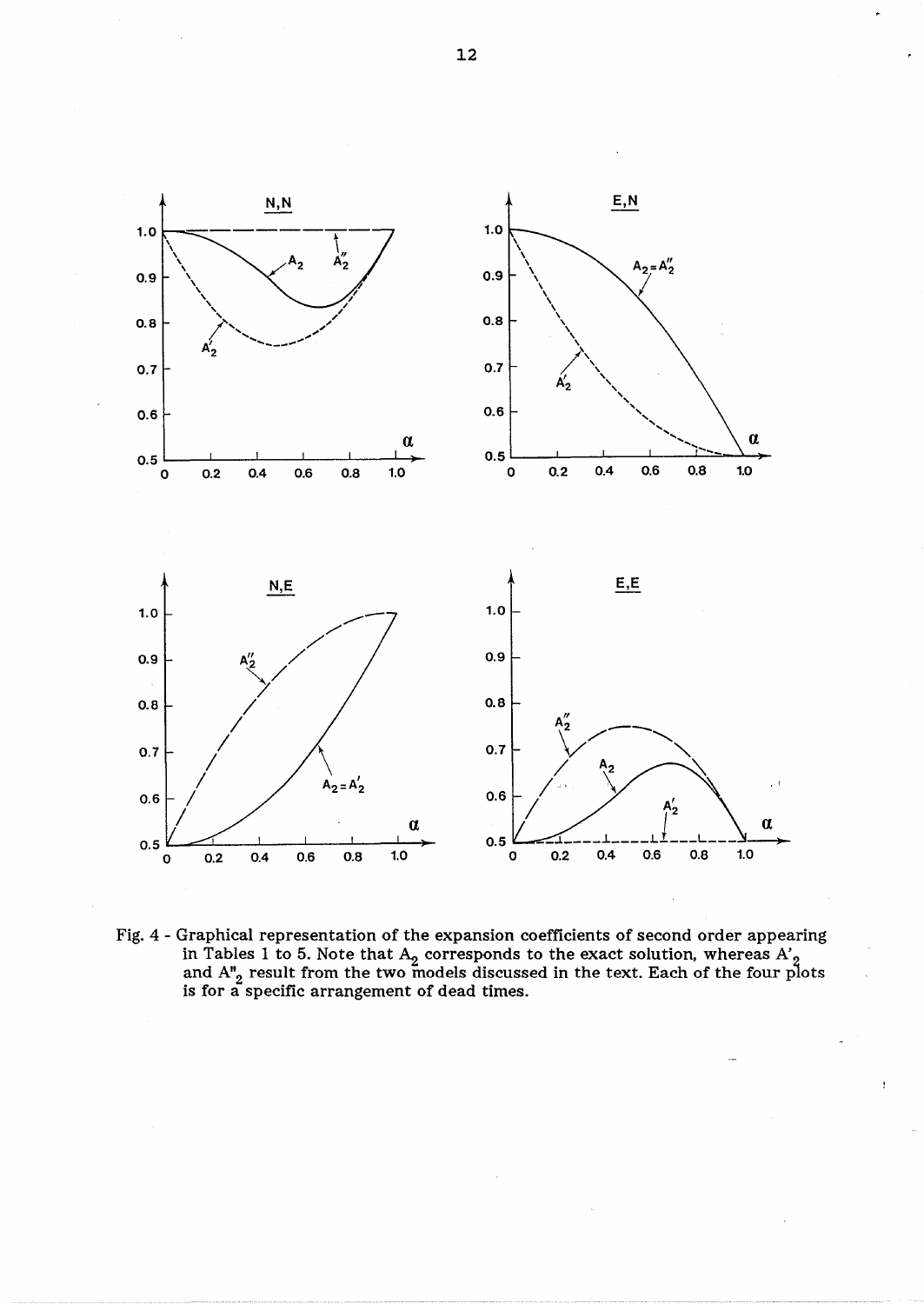

Fig. 5 - Analogous to Fig. 4, but for the expansion coefficients  $\rm A_o$ ,  $\rm A_o'$  and  $\rm A_o''$ of third order.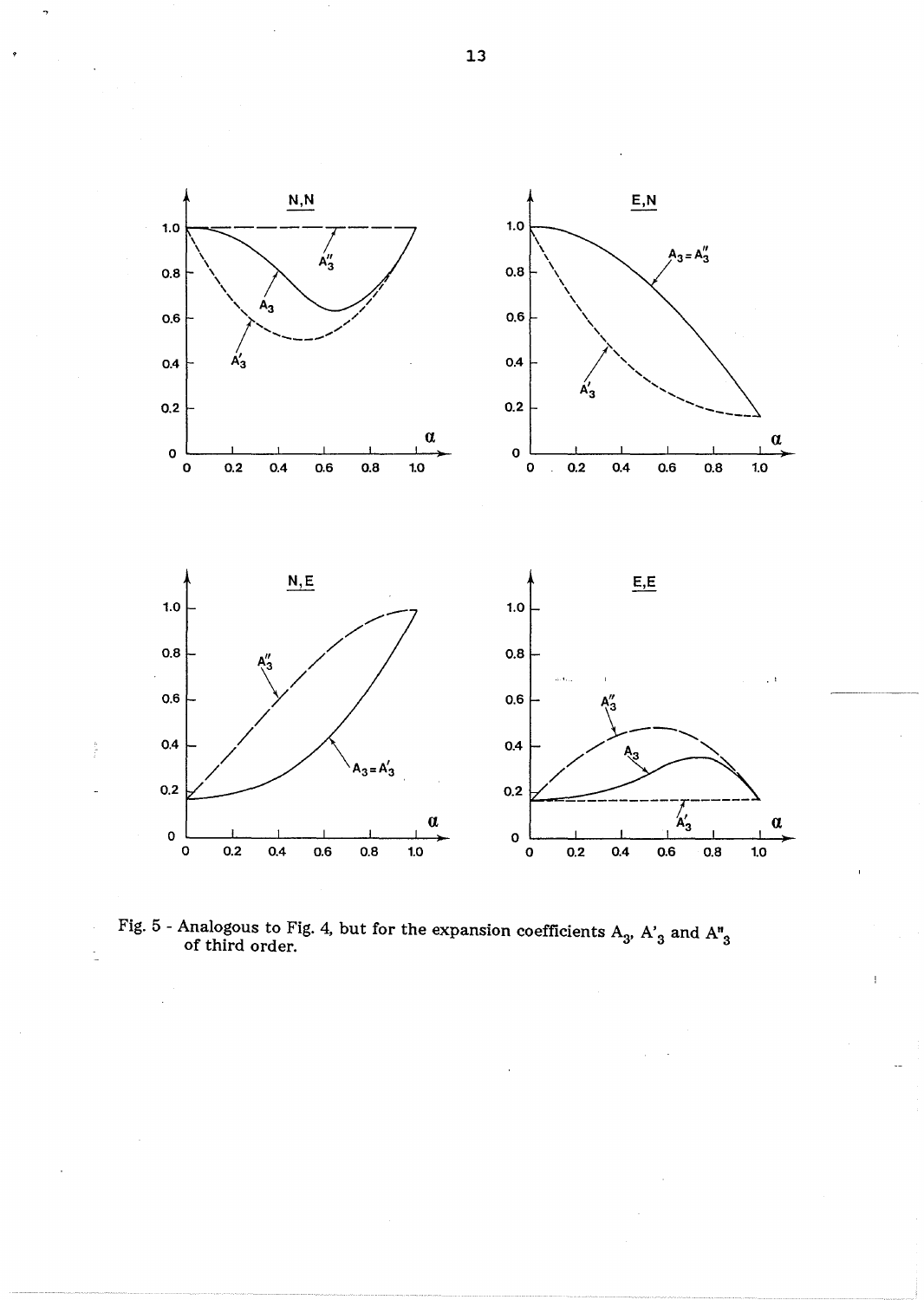best seen by starting from the two known exact expressions for the output count rates [1]

$$
R(N,E) = \frac{e^{-(1-\alpha)x}}{1+\alpha x} \quad \text{and} \quad (23)
$$

$$
R(E,N) = \frac{\rho e^{-\alpha X}}{1 + (1-\alpha) \times e^{-\alpha X}} \quad . \tag{24}
$$

Our basic model requires that the output rate can be written in the form

$$
R = \alpha T_1' T_2' .
$$

For the case N,E, and by applying the rules of the first model, we find

$$
T'_1 = \frac{1}{1 + \alpha x}
$$
 and  $T'_2 = e^{-2^T 2} = e^{-(1 - \alpha)x}$ 

since  $\rho_2 = \rho$  and  $\tau_2 = (1-\alpha)\tau$ . This is clearly identical with (23).

For the case E,N and with the second model, we have

$$
T'_1 = e^{-\alpha x}
$$
 and  $T'_2 = \frac{1}{1 + \rho_2 \tau_2} = [1 + \rho e^{-\alpha x} (1 - \alpha) \tau]^{-1}$ ,

as now  $\rho_2 = \rho T_1'$  and  $\tau_2 = (1-\alpha)\tau$ . Again the product confirms (24) exactly.

From a comparison of the respective expansion coefficients we conclude that the simple models considered in this report cannot be taken seriously. They are so constructed that each leads to correct results for a specific arrangement of two dead times (namely for the simple cases N,E or E,N), but none allows a valid extension to other cases. The supposedly general formulae (7), (8) and (10) therefore have no real foundation and should not be used.

Must we conclude, therefore, that all the effort spent above is for nothing? This would certainly be too pessimistic, as some of the results derived remain exact and useful.

First of all, there are the expansions (up to third order in x) for the output count rate R written as

$$
R = \rho (1 - x + A_2 x^2 - A_3 x^3) .
$$

The general form of the coefficients  $A_2$  and  $A_3$ , for arbitrary values of the type parameters  $\theta_1$  and  $\theta_2$ , are given in (16), (20) and (22) for the various domains of the parameter *a.* For the specific situations where both dead times are of the traditional type, the respective coefficients are listed in Tables 3 to 5.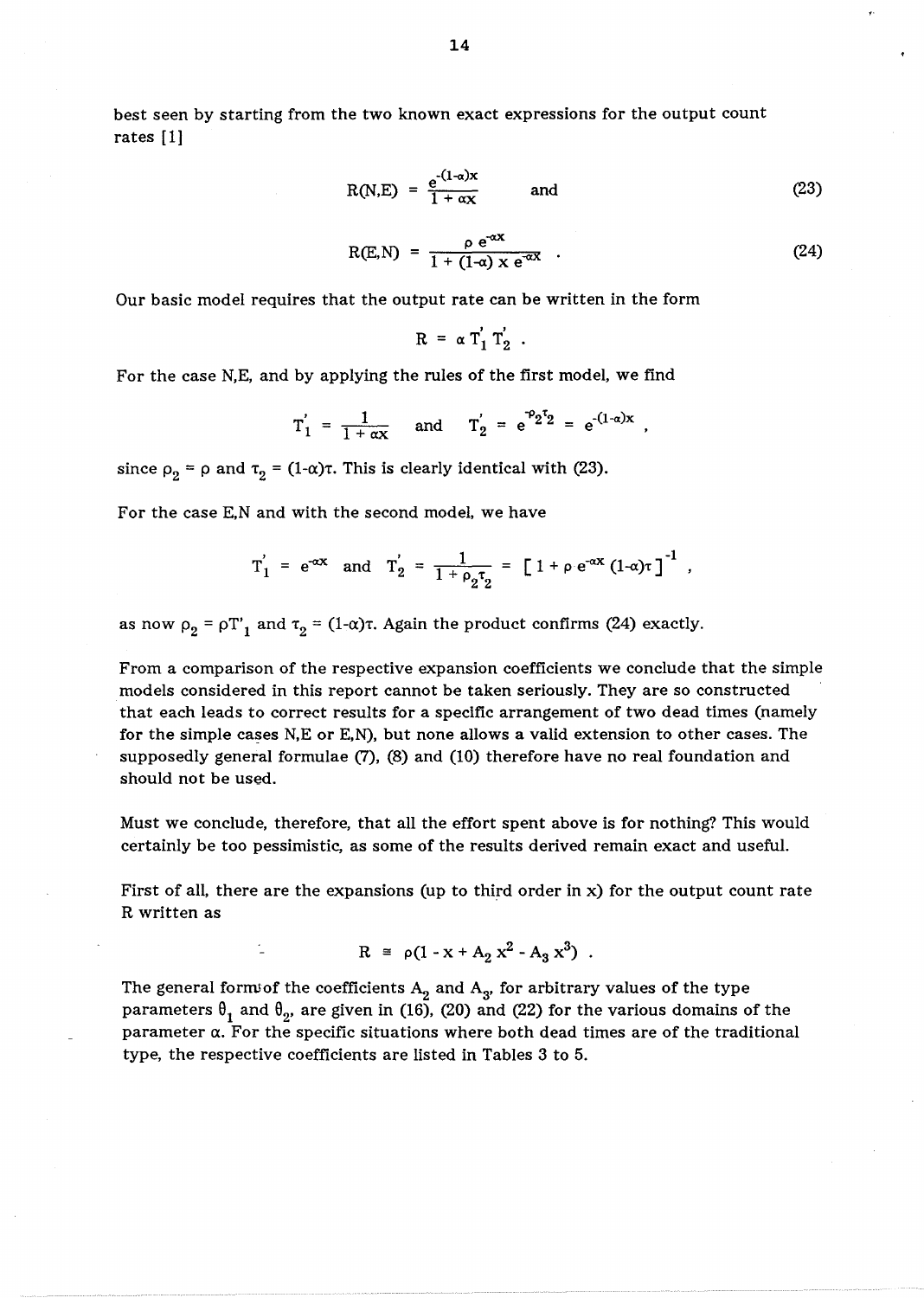Our initial objective was to find "general" and "simple" expressions for dead times in series. Do we have to abandon this idea? Not really. While it must be admitted that the off-hand construction of models has come to a deadlock, it is possible to obtain simple results from the exact expressions, provided we are willing to accept some restrictions.

If we limit ourselves to second order in x and to  $\alpha \leq 1/2$ , we readily find from (16) or (20)

$$
A_2 = 1 - \frac{1}{2} \alpha^2 - \frac{1}{2} \theta_2 (1 - 2\alpha^2) \quad . \tag{25}
$$

This shows that at this level  $\theta_1$  has no influence on the output.

If we are interested only in classical dead times, an additional simplification is possible. Putting

$$
\eta = \begin{cases} 1 & \text{for } E, \quad i.e. \quad \theta_2 = 1 \\ -1 & \text{if } N, \quad i.e. \quad \theta_2 = 0 \end{cases}
$$
 (26)

the above relation can be brought into the simple form (always for  $\alpha \leq 1/2$ )

$$
A_2 = \frac{1}{4} [3 - \eta (1 - 2\alpha^2)] \tag{27}
$$

It is easy to verify that (27) is capable of reproducing the coefficients  $A_2$  listed in Tables 3 and 4. We may note, in passing, that this is already much more than what our models could achieve, as they failed for second order in three out of four arrangements.

Simplifications can also be made at third order if we restrict attention to  $\alpha \leq 1/3$  and to the classical types. In particular, if  $\theta_1$  is assumed to have the value 1/2 (for instance out of our ignorance), one can find the expression

$$
A_3 = \frac{1}{12} \left\{ 7 - (3+\alpha) \alpha^2 - \eta \left[ 5 - (9+\alpha) \alpha^2 \right] \right\},
$$
 (28a)

with  $\eta$  defined as above.

ැ ශූ

However, since accurate expressions are available in (16), (20) and (22), we should not expect to see the above approximations used frequently. In a way, this just confirms the popular wisdom that there is nothing more practical than a general solution and that one should be cautious in using shortcuts.